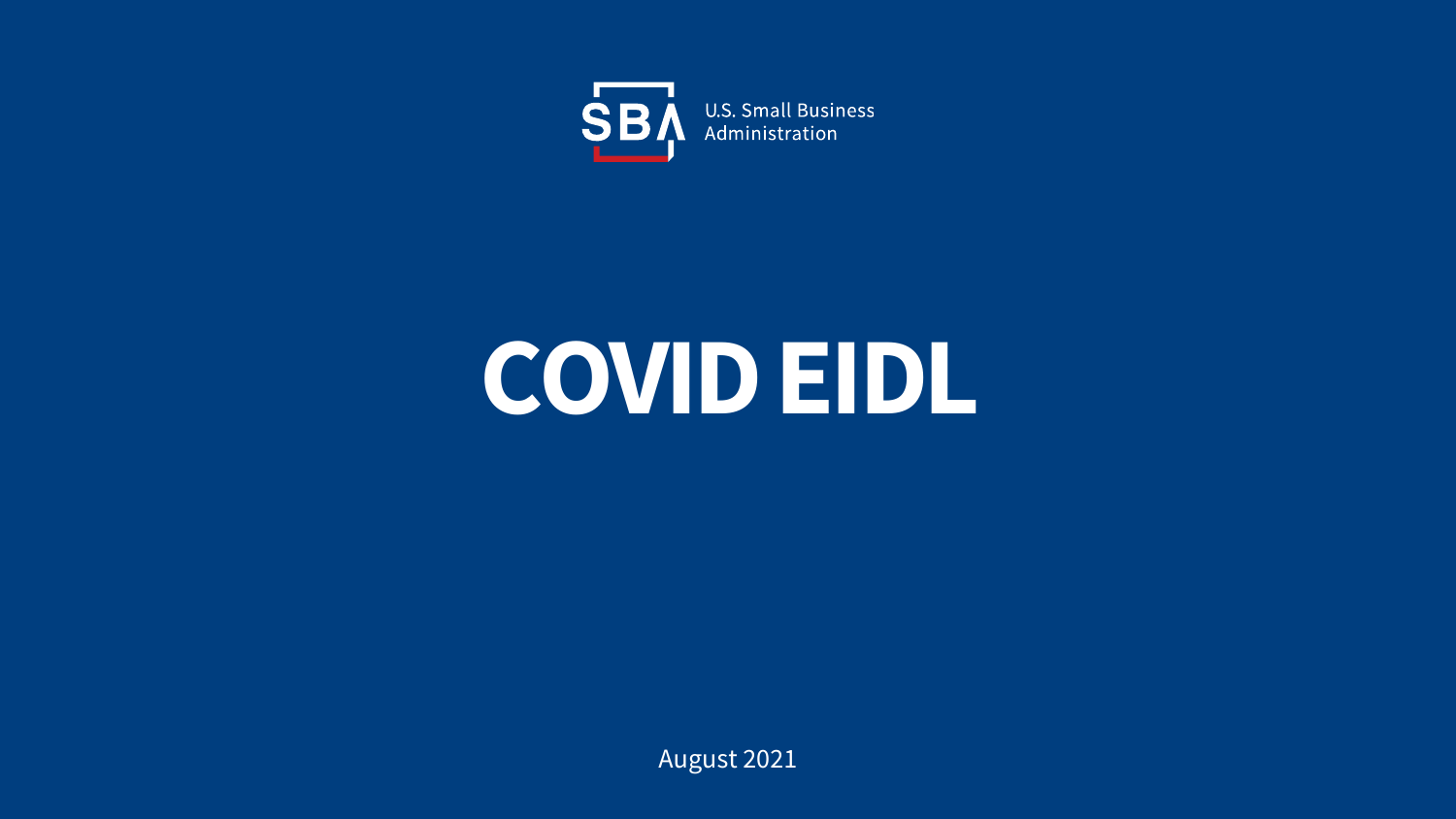# **COVID EIDL Program Overview – Loans**

- The COVID EIDL program is a Federal small business loan program designed to support small businesses to recover from the COVID-19-induced economic recession by providing accessible and borrower-friendly capital
- This program currently offers two categories of small business loans:

| <b>Product Category</b>                   | <b>Micro</b>                                                  | <b>Full</b>                                                                                                        |
|-------------------------------------------|---------------------------------------------------------------|--------------------------------------------------------------------------------------------------------------------|
| Loan Size                                 | $$1,000 - $25,000$                                            | >\$25,000 to \$500,000                                                                                             |
| <b>Application</b><br><b>Requirements</b> | No collateral nor personal<br>guarantee<br>Mobile application | • Collateral required > \$25,000<br>• Personal guarantee required >\$200,000<br>• Mobile application not permitted |

The difference between the micro and the full categories are the loan size and corresponding collateral and personal guarantee requirements.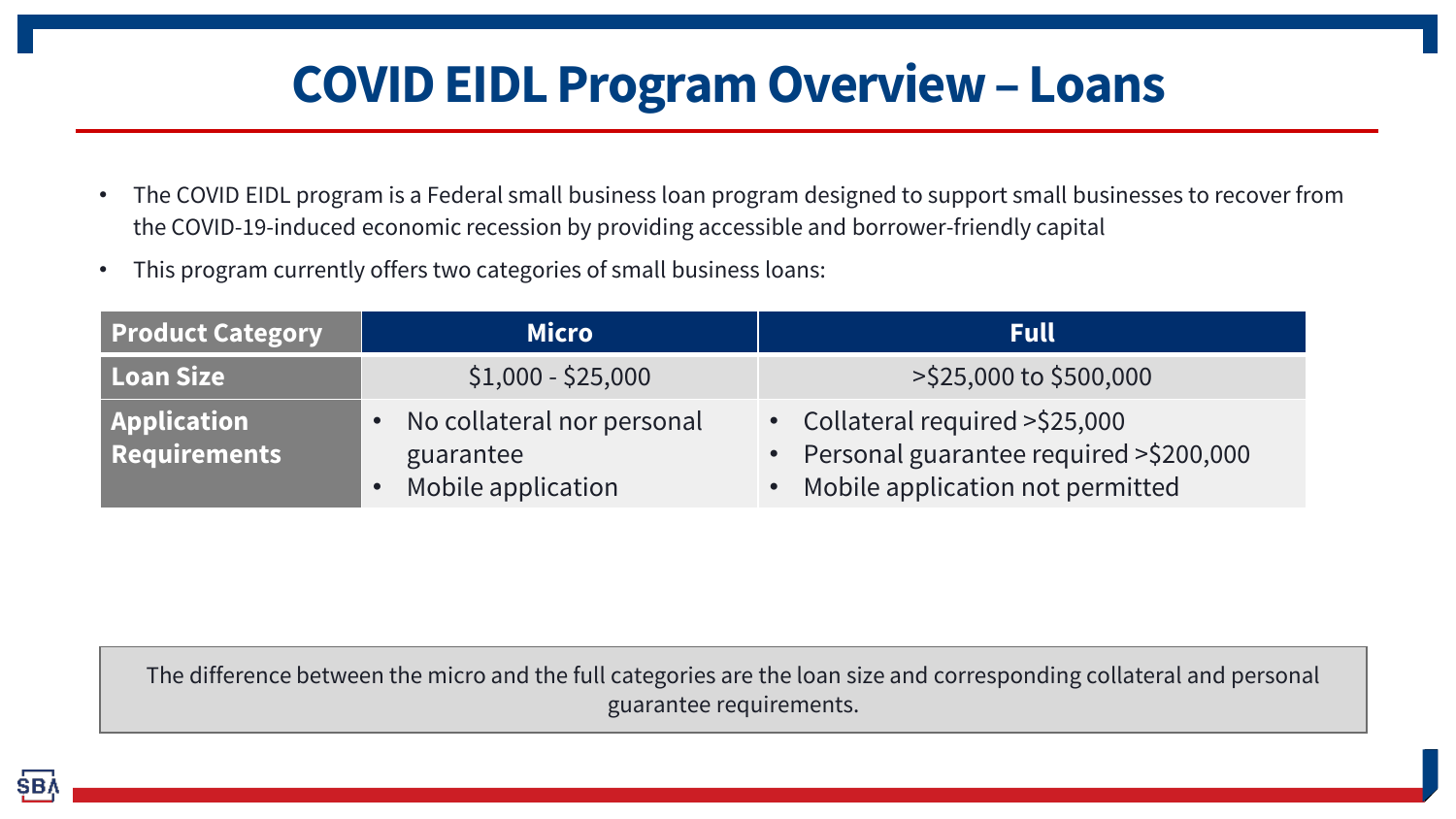### **COVID EIDL Terms – Loans**

| <b>Category</b>            | <b>Micro Loan Terms</b>                                                                                                                                | <b>Full Loan Terms</b>                                  |  |
|----------------------------|--------------------------------------------------------------------------------------------------------------------------------------------------------|---------------------------------------------------------|--|
| <b>Amount</b>              | \$1,000 to \$25,000                                                                                                                                    | >\$25,000 to \$500,000                                  |  |
| Interest                   | 3.75% (business)<br>2.75% (non-profit)                                                                                                                 |                                                         |  |
| Repayment<br><b>Period</b> | 30 years                                                                                                                                               |                                                         |  |
| <b>Deferment</b>           | Up to 24 months                                                                                                                                        |                                                         |  |
| <b>Requirements</b>        | <b>Collateral: None</b><br><b>Personal Guarantee: None</b>                                                                                             | Collateral: >\$25,000<br>Personal Guarantee: >\$200,000 |  |
| <b>Use</b>                 | Normal operating expenses<br>Payroll<br>$\bullet$<br>Rent<br>$\bullet$<br>Cost of goods sold<br>$\bullet$<br><b>Commercial Debt</b><br>Working capital |                                                         |  |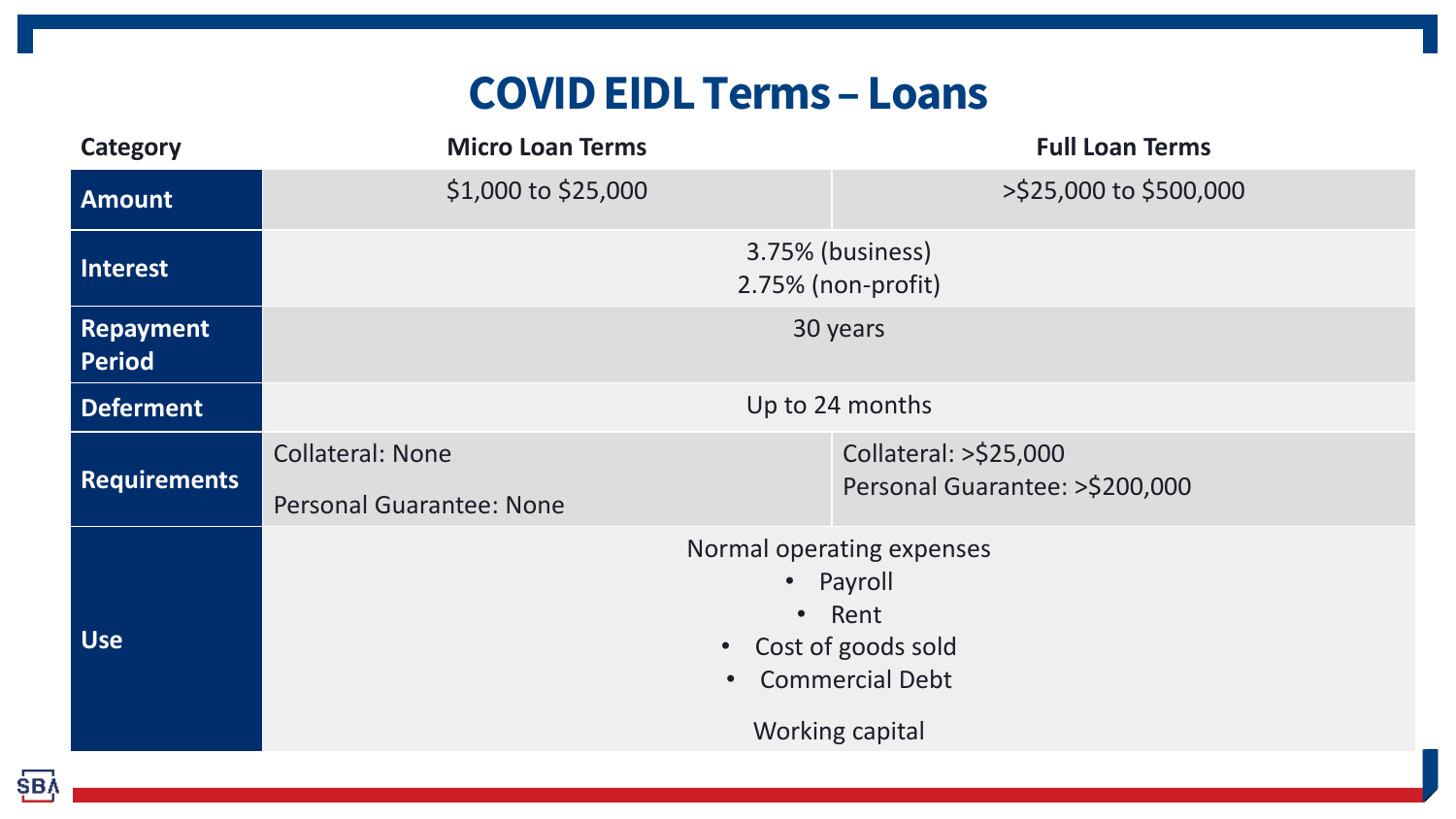### **Benefits to Small Business Owners**

#### Repayment

- These borrower-friendly terms can extend payments over thirty years at a low interest rate
- This results in a reduced repayment burden relative to market options, particularly for the micro COVID EIDL, allowing small businesses to focus on recovery

\$10,000 COVID EIDL Microloan =  $\approx$ \$46 monthly payment

Use

- The flexible use of funds allows small business owners to meet immediate needs
- This includes making debt payments on debt accrued before or during the pandemic
- Examples (not limited to the below all normal operating expense and working capital uses are permitted):

Credit Card Balance

Increased Wages

Accumulated Rent

Increased COGS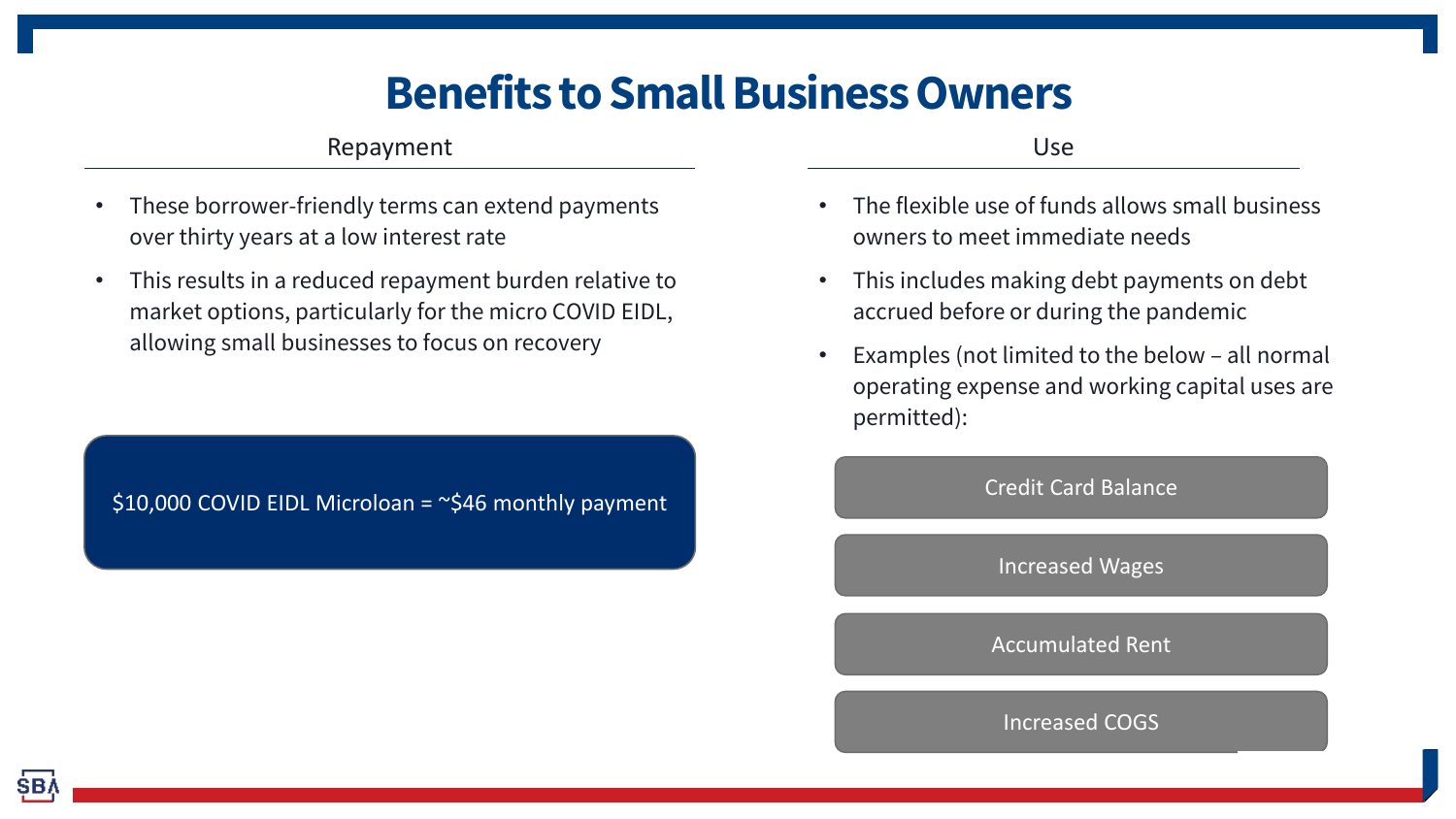# **Application**

#### **Eligibility**

- <500 employees (includes sole proprietorship, selfemployed small business owners)
- Credit scores of at least 570
- Evidence of being in or invested in launching business by January 2020

#### Loan Amount

**Economic injury formula**: (Annual Revenue – Annual Cost of Goods Sold) x 2 = Eligible Loan Amount

Applicants can borrow **up to** the eligible loan amount up to the current \$500,000 cap

#### **Example**:

- 2019 Annual Revenue: \$200,000
- 2019 Annual Cost of Goods Sold: \$100,000
- $(5200,000 5100,000) \times 2 = 5200,000$  Eligible Loan

#### Application Steps

- Mobile-friendly application process for micro-loan
- Estimated timeline has improved after process changes
- Deadline: December 31, 2021

#### Required Documents

- Federal Income Taxes or Business Financial **Statements**
- IRS Form 4506-T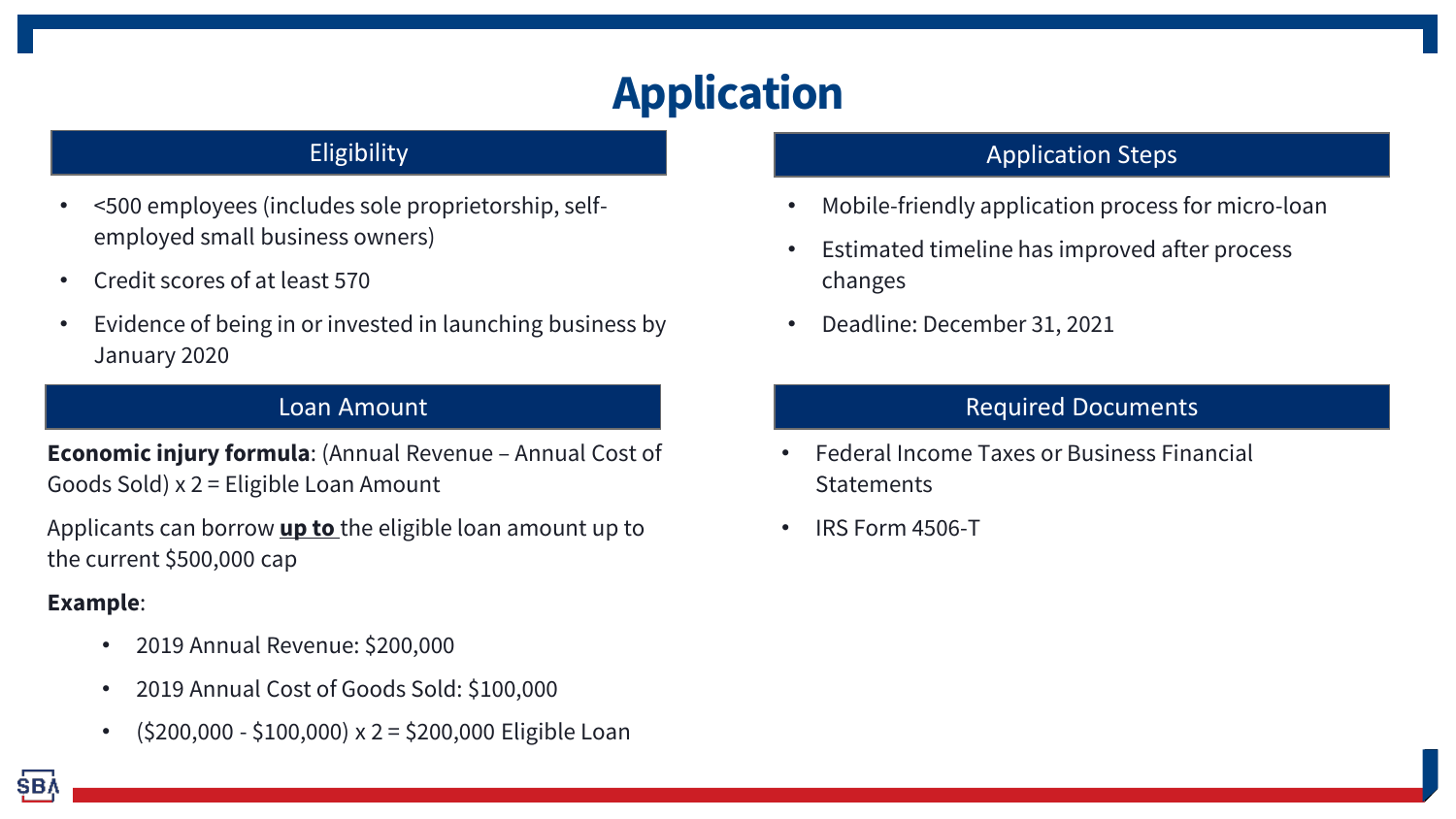# **Improvements in Program Operations**

To enhance capacity and resolve the COVID EIDL program's process challenges, the COVID EIDL Loan Program was transitioned from the Office of Disaster Assistance to the Office of Capital Access (OCA) at the end of June.

#### **Application Review Process**

- With this transition, the SBA implemented improved processes and performance management and dedicated additional personnel to COVID EIDL, resulting in significant efficiencies and increased capacity.
- The SBA went from daily processing of loan increase applications of 1,647 on June 28<sup>th</sup> to 37,029 on July 28<sup>th</sup>—a 22-fold increase in production efficiency.
	- The loan officer productivity went from 1.86 applications per day to currently 15 applications per day.
- By August  $10^{th}$ , the over 600,000 backlog of loan increase applications was closed out in record time

#### **Customer Service**

• The SBA is investing in an improved customer service experience for COVID EIDL applicants which includes more than tripling Field capacity, enhancing customer service quality, and increasing materials to support applicants and make the program application process more accessible.

#### **Outreach**

- The SBA is investing in outreach efforts to deliver COVID EIDL program information to all communities, including socio-economically disadvantaged communities via partnerships, webinars, train the trainer series, and media.
- COVID EIDL programs remain the same, but this additional agency investment in their operations have allowed the SBA to promote greater access to them.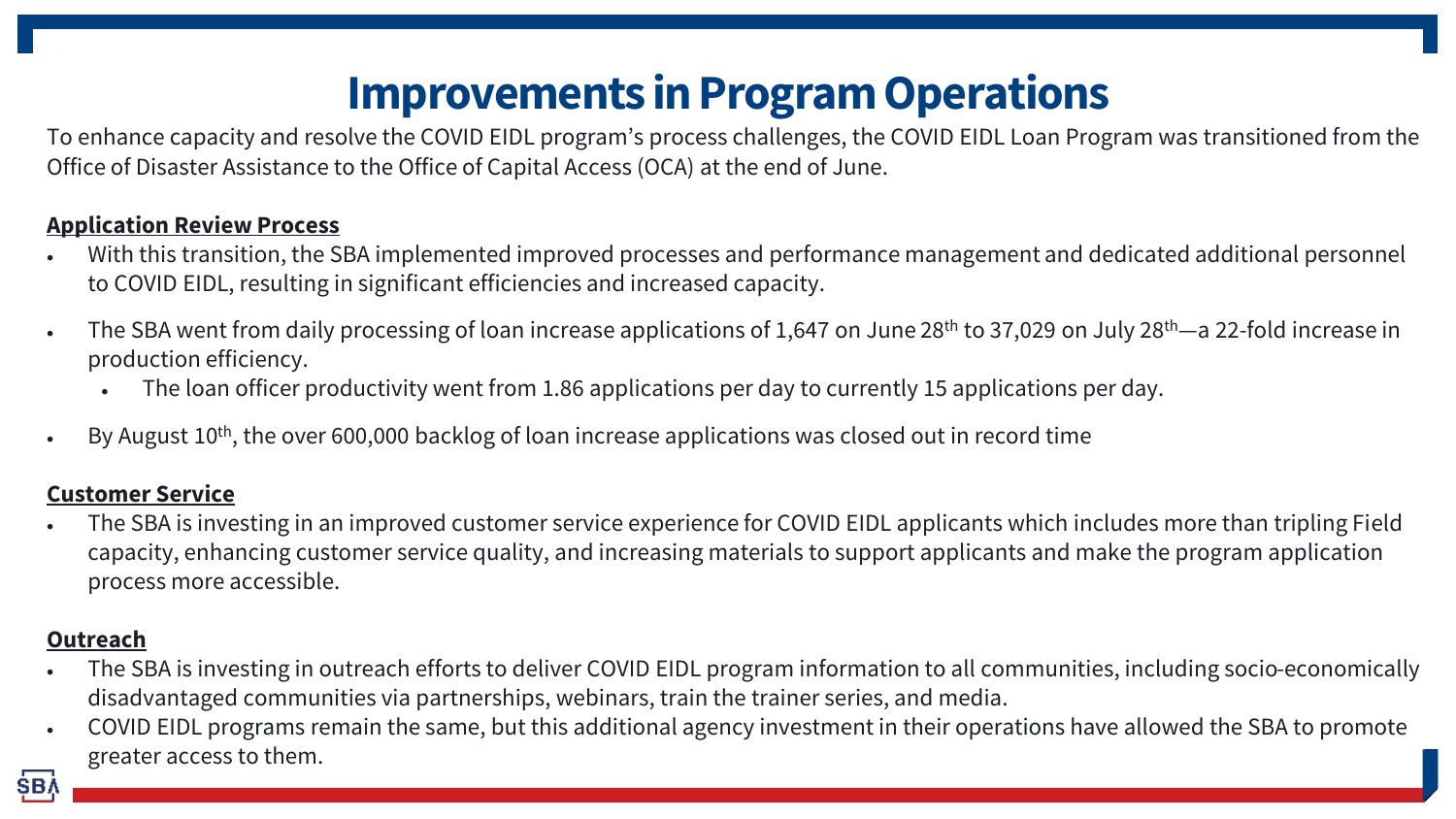# **Additional Resources**

- Customer Service Center: 1-800-659-2955 Operation Hours: 8 am to 8 pm ET Monday through Friday.
- Website: [www.sba.gov/eidl](http://www.sba.gov/eidl)
- Subscribe to the SBA's e-newsletter: [www.sba.gov/updates](http://www.sba.gov/updates)
- Follow the SBA on Twitter: [@SBAgov](https://twitter.com/sbagov)
- For local assistance: [www.sba.gov/local-assistance](http://www.sba.gov/local-assistance) and [www.sba.gov/asistencia-local](https://www.sba.gov/asistencia-local)
- For more information about SBA programs and services visit: [Small Business Administration \(sba.gov\)](https://www.sba.gov/)